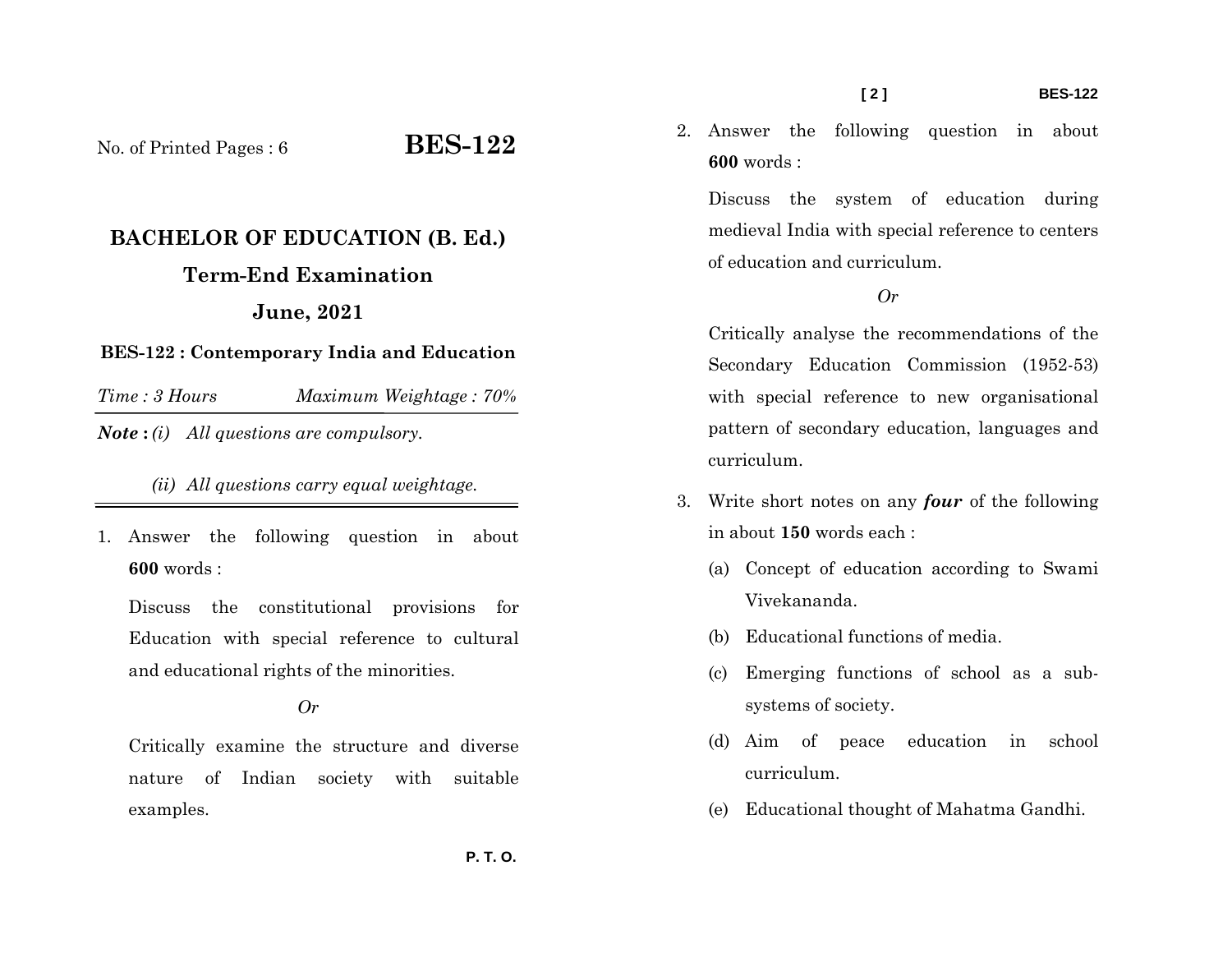**BES-122** 

- Aims of education in the context of  $(f)$ globalization.
- 4. Answer the following question in about  $600$  words:

Do you consider that professional ethics of teachers are important for providing quality education to the students? Justify your answer highlighting teacher's duties towards students, professions and other stakeholders.

## **BES-122**

शिक्षा में स्नातक (बी. एड.)

सत्रांत परीक्षा

जून, 2021

बी.ई.एस.-122 : समकालीन भारत और शिक्षा

अधिकतम भारिता : 70% समय : 3 घण्टे

*नोट*: (i) सभी प्रश्न अनिवार्य हैं।

 $(ii)$  सभी प्रश्नों की भारिता समान है।

1. निम्नलिखित प्रश्न का उत्तर लगभग 600 शब्दों में दीजिए :

अल्पसंख्यकों के सांस्कृतिक और शैक्षिक अधिकारों के विशिष्ट सन्दर्भ में रखते हुए शिक्षा सम्बन्धी संवैधानिक प्रावधानों की चर्चा कीजिए।